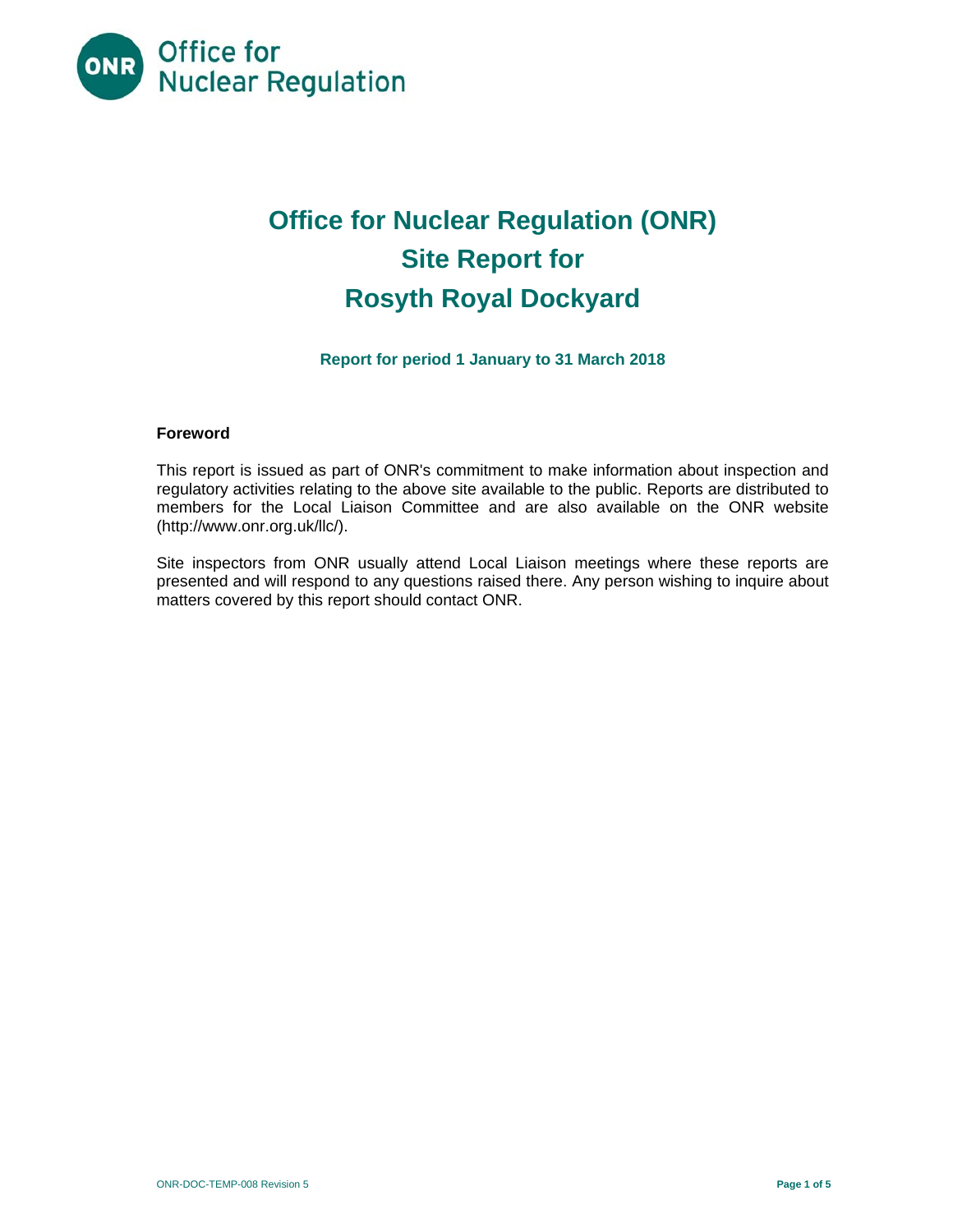# **TABLE OF CONTENTS**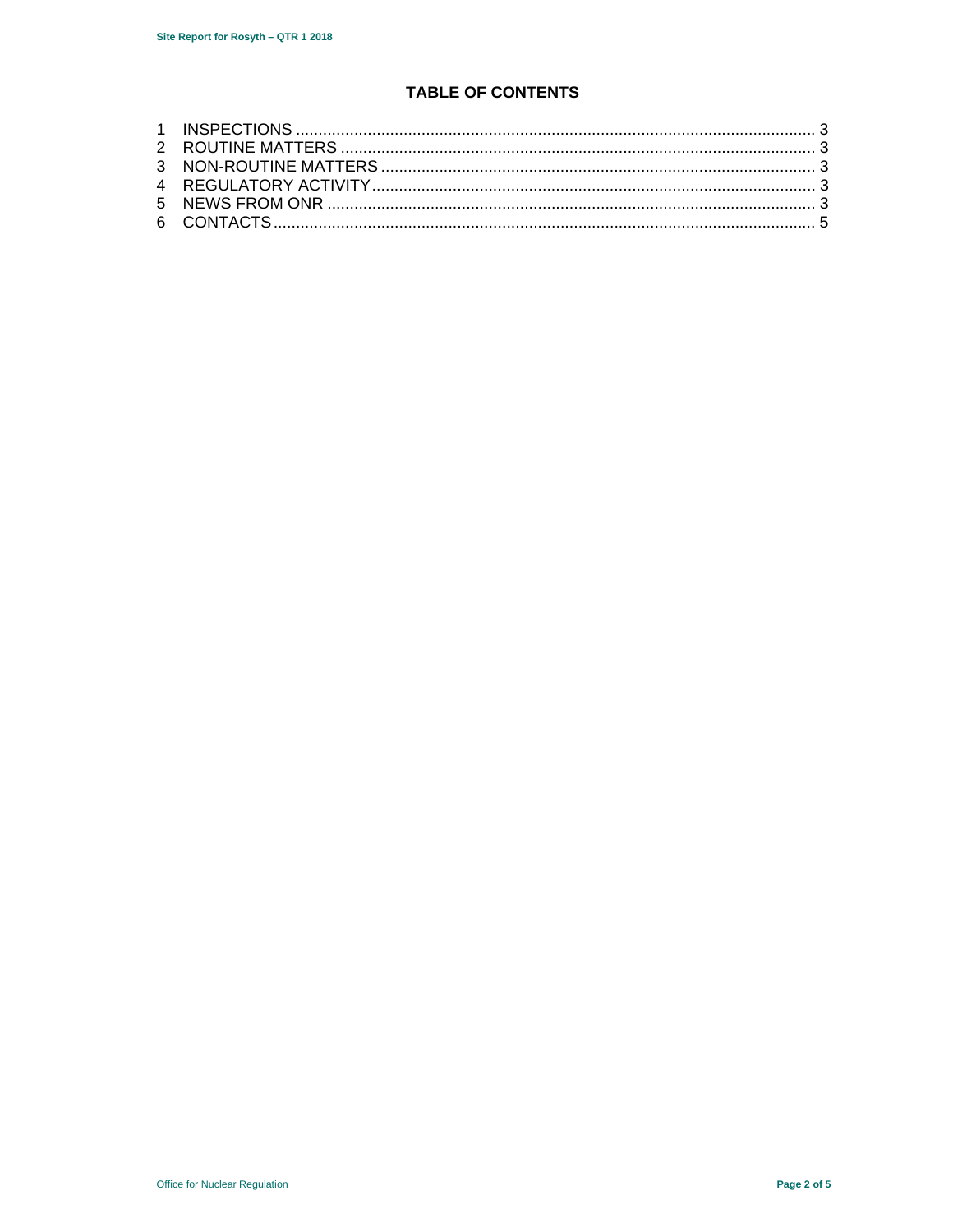## **1 INSPECTIONS**

## **1.1 Dates of inspection**

The ONR site inspectors visited site on the following date during the quarter:

15 March 2018

# **2 ROUTINE MATTERS**

# **2.1 Inspections**

Inspections are undertaken as part of the process for monitoring compliance with:

- the conditions attached by ONR to the nuclear site licence granted under the Nuclear Installations Act 1965 (NIA65) (as amended);
- the Energy Act 2013;
- the Health and Safety at Work Act 1974 (HSWA74); and
- regulations made under HSWA74, for example the lonising Radiations Regulations 1999 (IRR99) and the Management of Health and Safety at Work Regulations 1999 (MHSWR99).

The inspections entail monitoring licensee's actions on the site in relation to incidents, operations, maintenance, projects, modifications, safety case changes and any other matters that may affect safety. The licensee is required to make and implement adequate arrangements under the conditions attached to the licence in order to ensure legal compliance. Inspections seek to judge both the adequacy of these arrangements and their implementation.

There were no inspections during this period.

### **2.2 Other work**

The ONR site inspector attended the onsite level 3 regulatory interface forum.

### **3 NON-ROUTINE MATTERS**

Licensees are required to have arrangements to respond to non-routine matters and events. ONR inspectors judge the adequacy of the licensee's response, including actions taken to implement any necessary improvements.

There were no such matters or events of significance during the period

# **4 REGULATORY ACTIVITY**

ONR may issue formal documents to ensure compliance with regulatory requirements. Under nuclear site licence conditions, ONR issues regulatory documents, which either permit an activity or require some form of action to be taken; these are usually collectively termed 'Licence Instruments' (LIs), but can take other forms. In addition, inspectors may issue Enforcement Notices to secure improvements to safety.

No LIs or Enforcement Notices were issued during the period.

### **5 NEWS FROM ONR**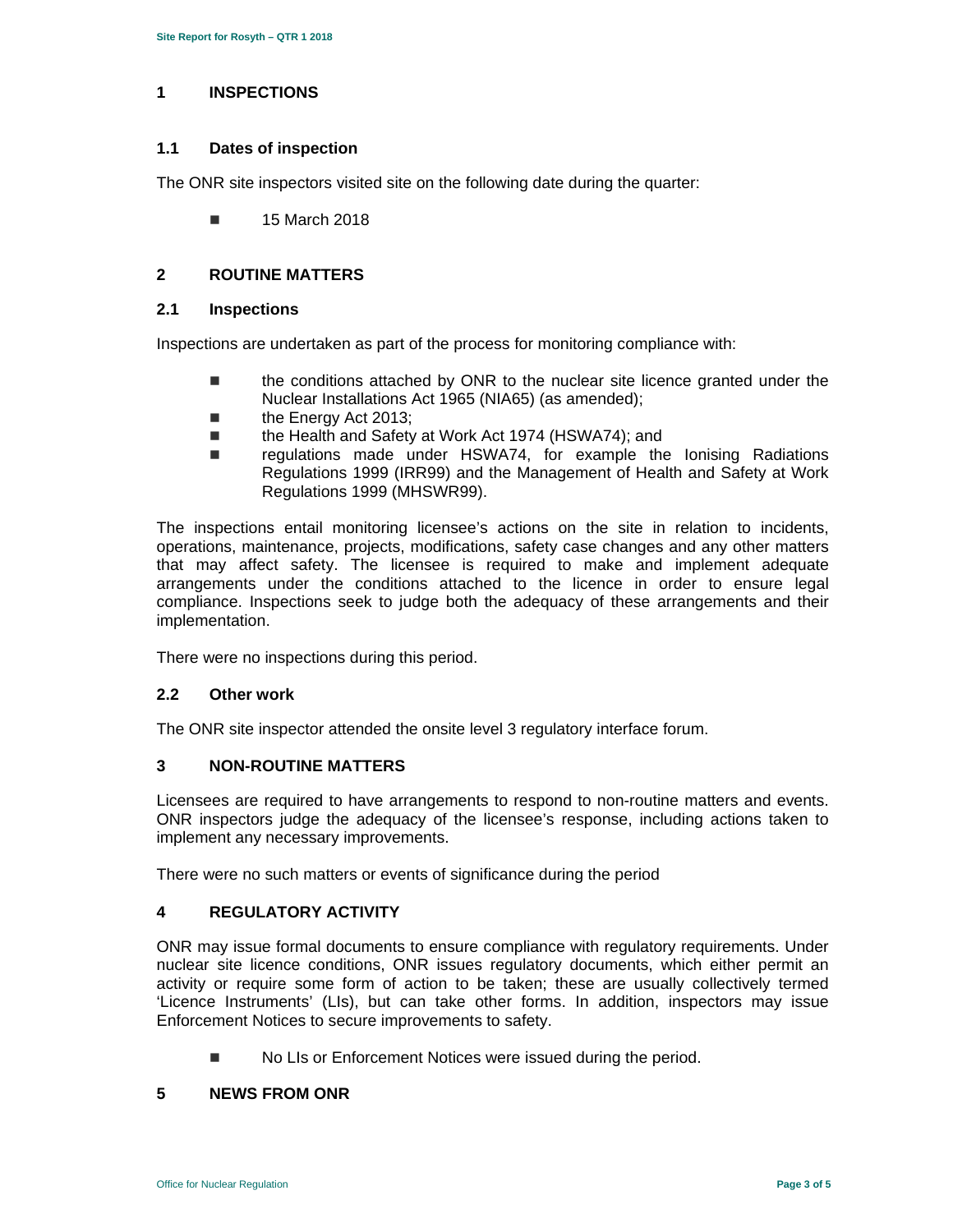In January, ONR received the results of its first external stakeholder survey which was undertaken by YouGov on behalf of ONR. A broad range of stakeholders were invited to participate in an online survey, with 351 responses received. In addition to the online survey, a number of in depth interviews were also completed with stakeholders. While overall the results demonstrate ONR is seen as a high performing organisation with good levels of stakeholder confidence, there are areas where improvements can be made and we will be working with our divisions on those in the coming months. Further details about the survey results can be found in our March 2018 newsletter which is available on ONR's website.

In February, ONR held its first webinar following the publication of the 'Guide to enabling regulation in practice.' Chief Nuclear Inspector, Mark Foy and Deputy Chief Inspector, Mike Finnerty, were on hand to answer questions about the guide which has been designed to illustrate working examples of enabling regulation in practice. This is a new channel of communication for ONR and we'll be holding further webinars on different topics over the coming months. If you would like to join future webinars then please get in touch with the ONR Communications team via contact@onr.gov.uk

In March, ONR held the first of two meetings this year with representatives from across the NGO community. Held in Birmingham, the meeting was attended by 15 NGO representatives from 11 different organisations. Topics discussed included: Domestic Safeguards pending the withdrawal of the UK from Euratom; Emergency Planning Arrangements; and the ONR Stakeholder Survey results. The next meeting is scheduled to take place in October 2018. We are keen to increase the number of people engaging with ONR on nuclear safety and security issues and would like to invite members of SSGs, and LLCs to join our engagement programme. For more details please get in touch via contact@onr.gov.uk